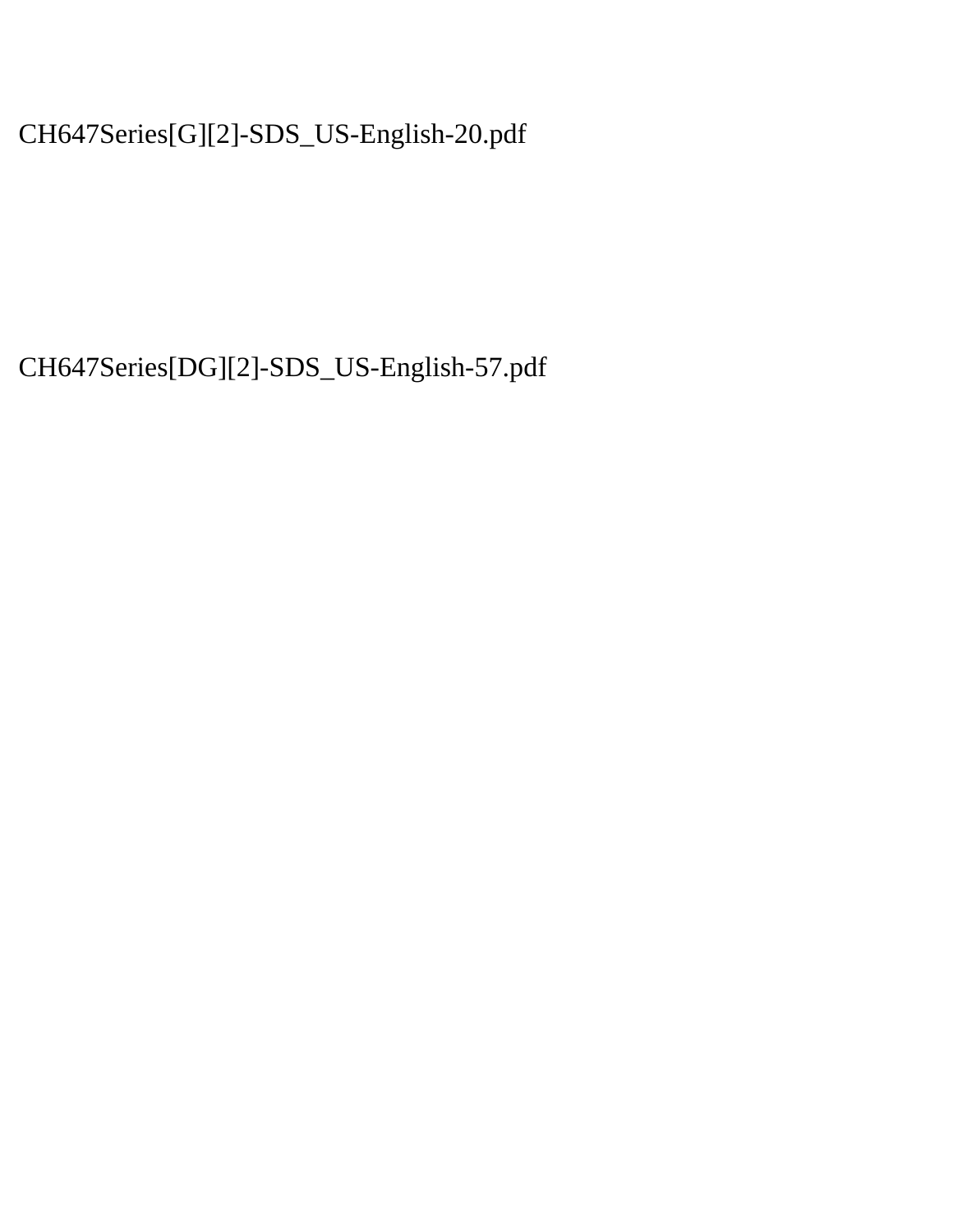

# **SAFETY DATA SHEET**

# **1. Identification**

| Product identifier            | CH647Series[G][2]                                                                                                                                                                                                                                       |
|-------------------------------|---------------------------------------------------------------------------------------------------------------------------------------------------------------------------------------------------------------------------------------------------------|
| Other means of identification | Not available.                                                                                                                                                                                                                                          |
| Recommended use               | Inkjet printing                                                                                                                                                                                                                                         |
| Recommended restrictions      | None known.                                                                                                                                                                                                                                             |
| Company identification        | Hewlett-Packard Company<br>3000 Hanover Street<br>Palo Alto, CA 94304-1185<br><b>United States</b><br>Telephone 650-857-5020                                                                                                                            |
|                               | Hewlett-Packard health effects line<br>(Toll-free within the US) 1-800-457-4209<br>(Direct) 1-760-710-0048<br><b>HP Customer Care Line</b><br>(Toll-free within the US) 1-800-474-6836<br>(Direct) 1-208-323-2551<br>Email: hpcustomer.inquiries@hp.com |
| 2. Hazard(s) identification   |                                                                                                                                                                                                                                                         |

### **2. Hazard(s) identification**

| <b>Physical hazards</b>                      | Not classified.                                                                                                                                                                                                                                                                              |
|----------------------------------------------|----------------------------------------------------------------------------------------------------------------------------------------------------------------------------------------------------------------------------------------------------------------------------------------------|
| <b>Health hazards</b>                        | Not classified.                                                                                                                                                                                                                                                                              |
| <b>Environmental hazards</b>                 | Not classified.                                                                                                                                                                                                                                                                              |
| <b>OSHA defined hazards</b>                  | Not classified.                                                                                                                                                                                                                                                                              |
| Label elements                               |                                                                                                                                                                                                                                                                                              |
| <b>Hazard symbol</b>                         | None.                                                                                                                                                                                                                                                                                        |
| Signal word                                  | None.                                                                                                                                                                                                                                                                                        |
| <b>Hazard statement</b>                      | Not available.                                                                                                                                                                                                                                                                               |
| <b>Precautionary statement</b>               |                                                                                                                                                                                                                                                                                              |
| <b>Prevention</b>                            | Not available.                                                                                                                                                                                                                                                                               |
| <b>Response</b>                              | Not available.                                                                                                                                                                                                                                                                               |
| <b>Storage</b>                               | Not available.                                                                                                                                                                                                                                                                               |
| <b>Disposal</b>                              | Not available.                                                                                                                                                                                                                                                                               |
| Hazard(s) not otherwise<br>classified (HNOC) | Potential routes of overexposure to this product are skin and eye contact Inhalation of vapor and<br>ingestion are not expected to be significant routes of exposure for this product under normal use<br>conditions. Complete toxicity data are not available for this specific formulation |
| Curadomental information                     | <b>Nicola</b>                                                                                                                                                                                                                                                                                |

**Supplemental information** None.

## **3. Composition/information on ingredients**

**Mixtures**

| <b>Chemical name</b>                       | <b>Common name and synonyms</b> | <b>CAS</b> number | $\frac{0}{0}$ |
|--------------------------------------------|---------------------------------|-------------------|---------------|
| Water                                      |                                 | 7732-18-5         | 75-85         |
| 1-(2-hydroxyethyl)-2-pyrrolidone           |                                 | 3445-11-2         | $<$ 10        |
| 2-pyrrolidone                              |                                 | 616-45-5          | < 5           |
| Substituted napthalenesulfonate salt<br>#9 |                                 | Proprietary       | $\leq$        |

**Composition comments** This ink supply contains an aqueous ink formulation.

This product has been evaluated using criteria specified in 29 CFR 1910.1200 (Hazard Communication Standard).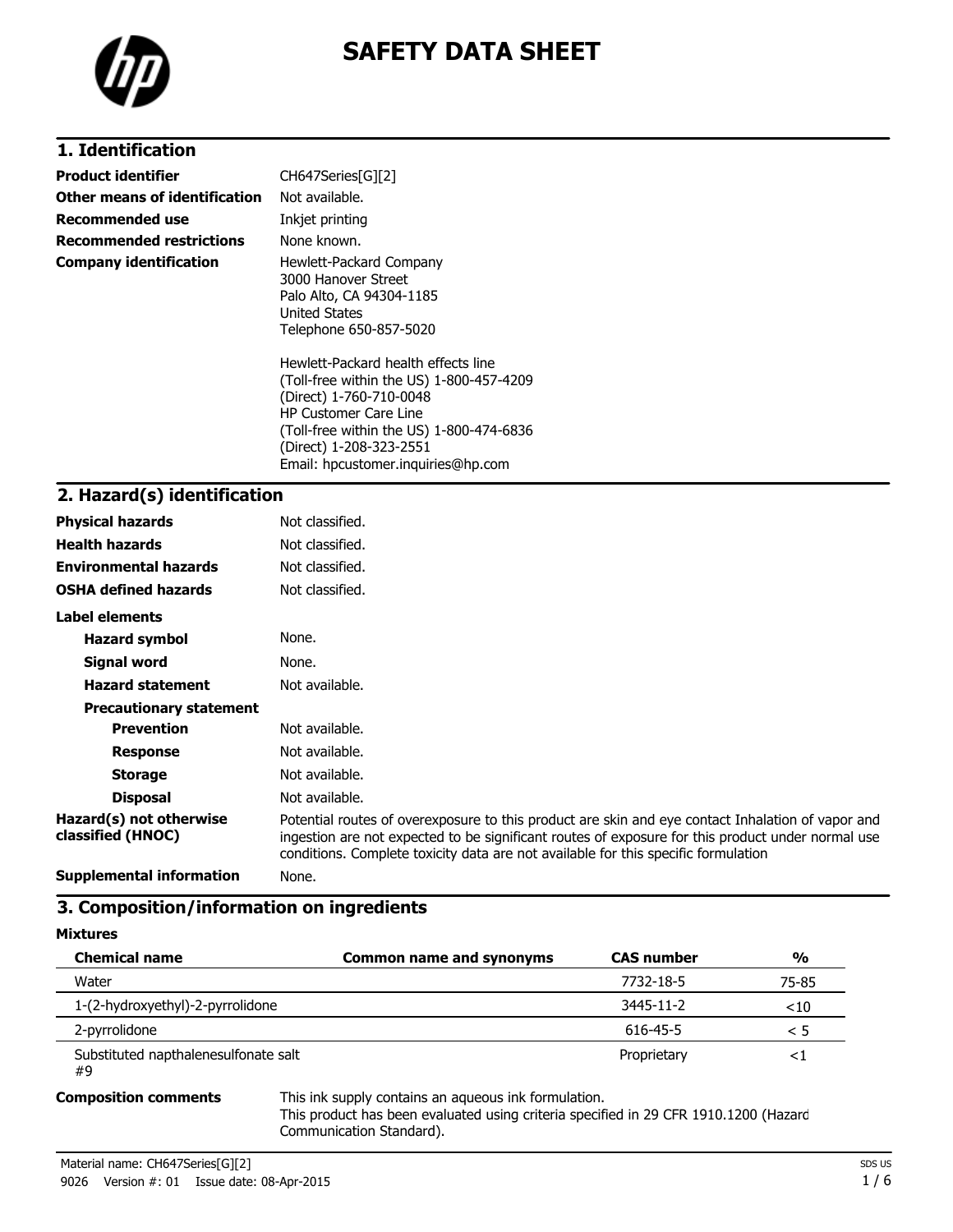#### **4. First-aid measures Inhalation** Remove to fresh air. If symptoms persist, get medical attention. **Skin contact** Wash affected areas thoroughly with mild soap and water. If irritation persists get medical attention. **Eye contact** Do not rub eyes. Immediately flush with large amounts of clean, warm water (low pressure) for at least 15 minutes or until particles are removed. If irritation persists get medical attention. **Ingestion** If ingestion of a large amount does occur, seek medical attention. **Most important symptoms/effects, acute and delayed** Not available.

### **5. Fire-fighting measures**

| Suitable extinguishing media                                        | CO <sub>2</sub> , water, dry chemical, or foam |
|---------------------------------------------------------------------|------------------------------------------------|
| Unsuitable extinguishing<br>media                                   | None known.                                    |
| <b>Specific hazards arising from</b><br>the chemical                | Not applicable.                                |
| Special protective equipment<br>and precautions for<br>firefighters | Not available.                                 |
| <b>Specific methods</b>                                             | None established.                              |

### **6. Accidental release measures**

| <b>Personal precautions,</b><br>protective equipment and<br>emergency procedures | Wear appropriate personal protective equipment.                                                                                                                              |
|----------------------------------------------------------------------------------|------------------------------------------------------------------------------------------------------------------------------------------------------------------------------|
| <b>Methods and materials for</b><br>containment and cleaning up                  | Dike the spilled material, where this is possible. Absorb with inert absorbent such as dry clay, sand<br>or diatomaceous earth, commercial sorbents, or recover using pumps. |
| <b>Environmental precautions</b>                                                 | Do not let product enter drains. Do not flush into surface water or sanitary sewer system.                                                                                   |

### **7. Handling and storage**

|                                                                    | <b>Precautions for safe handling</b> Avoid contact with skin, eyes and clothing. |
|--------------------------------------------------------------------|----------------------------------------------------------------------------------|
| Conditions for safe storage,<br>including anv<br>incompatibilities | Keep out of the reach of children. Keep away from excessive heat or cold.        |

#### **8. Exposure controls/personal protection**

| <b>Occupational exposure limits</b>      | No exposure limits noted for ingredient(s).                            |
|------------------------------------------|------------------------------------------------------------------------|
| <b>Biological limit values</b>           | No biological exposure limits noted for the ingredient(s).             |
| <b>Exposure guidelines</b>               | Exposure limits have not been established for this product.            |
| Appropriate engineering<br>controls      | Use in a well ventilated area.                                         |
|                                          | Individual protection measures, such as personal protective equipment  |
| Eye/face protection                      | Not available.                                                         |
| <b>Skin protection</b>                   |                                                                        |
| <b>Hand protection</b>                   | Not available.                                                         |
| <b>Other</b>                             | Not available.                                                         |
| <b>Respiratory protection</b>            | Not available.                                                         |
| <b>Thermal hazards</b>                   | Not available.                                                         |
| <b>General hygiene</b><br>considerations | Handle in accordance with good industrial hygiene and safety practice. |

## **9. Physical and chemical properties**

| <b>Appearance</b> |  |  |
|-------------------|--|--|
|-------------------|--|--|

| <b>Physical state</b> | Not available. |
|-----------------------|----------------|
| <b>Color</b>          | Grey.          |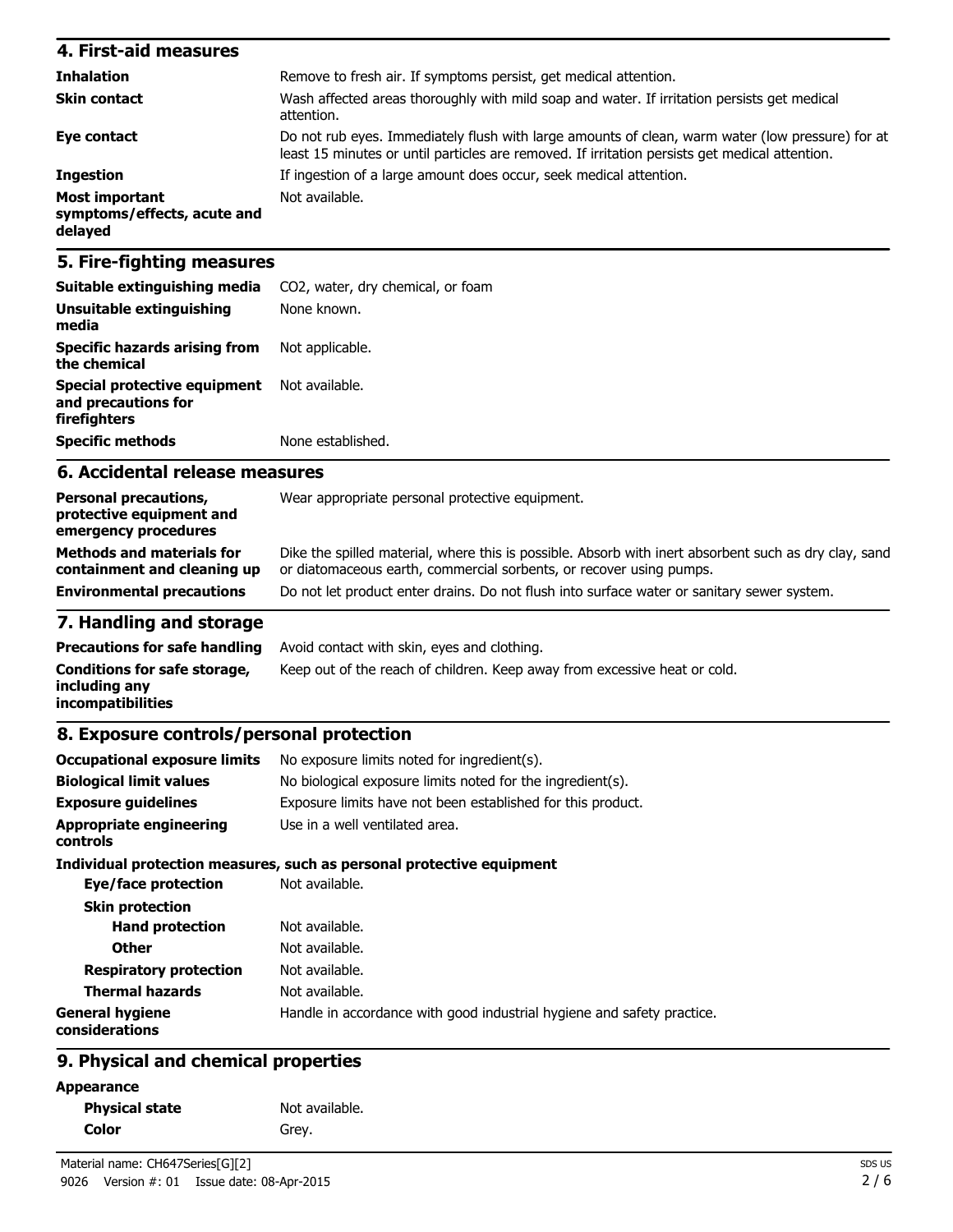| Odor                                                | Not available.                                        |
|-----------------------------------------------------|-------------------------------------------------------|
| <b>Odor threshold</b>                               | Not available.                                        |
| рH                                                  | $7.5 - 8.5$                                           |
| <b>Melting point/freezing point</b>                 | Not determined                                        |
| <b>Initial boiling point and</b><br>boiling range   | Not determined                                        |
| <b>Flash point</b>                                  | $>= 200.0$ °F ( $>= 93.3$ °C) Setaflash Closed Tester |
| <b>Evaporation rate</b>                             | Not determined                                        |
| <b>Flammability (solid, gas)</b>                    | Not available.                                        |
| <b>Upper/lower flammability or explosive limits</b> |                                                       |
| Flammability limit - lower Not determined<br>(9/6)  |                                                       |
| <b>Flammability limit -</b><br>upper $(\% )$        | Not available.                                        |
| <b>Explosive limit - lower</b><br>(9/6)             | Not available.                                        |
| <b>Explosive limit - upper</b><br>(9/6)             | Not available.                                        |
| Vapor pressure                                      | Not available.                                        |
| Solubility(ies)                                     |                                                       |
| <b>Solubility (water)</b>                           | Soluble in water                                      |
| <b>Partition coefficient</b><br>(n-octanol/water)   | Not available.                                        |
| <b>Auto-ignition temperature</b>                    | Not determined                                        |
| <b>Decomposition temperature</b>                    | Not available.                                        |
| <b>Viscosity</b>                                    | Not available.                                        |
| <b>Other information</b>                            |                                                       |
| <b>Specific gravity</b>                             | $1 - 1.2$                                             |
| VOC (Weight %)                                      | $< 266$ g/l                                           |

# **10. Stability and reactivity**

| <b>Reactivity</b><br><b>Chemical stability</b><br><b>Possibility of hazardous</b><br>reactions | Not available.<br>Stable under recommended storage conditions.<br>Will not occur.                                                                |
|------------------------------------------------------------------------------------------------|--------------------------------------------------------------------------------------------------------------------------------------------------|
| <b>Conditions to avoid</b>                                                                     | Not available.                                                                                                                                   |
| <b>Incompatible materials</b>                                                                  | Incompatible with strong bases and oxidizing agents.                                                                                             |
| <b>Hazardous decomposition</b><br>products                                                     | Upon decomposition, this product may yield gaseous nitrogen oxides, carbon monoxide, carbon<br>dioxide and/or low molecular weight hydrocarbons. |

# **11. Toxicological information**

| <b>Symptoms related to the</b><br>physical, chemical and<br>toxicological characteristics | Not available.                                                    |
|-------------------------------------------------------------------------------------------|-------------------------------------------------------------------|
| <b>Information on toxicological effects</b>                                               |                                                                   |
| <b>Acute toxicity</b>                                                                     | Based on available data, the classification criteria are not met. |
| <b>Skin corrosion/irritation</b>                                                          | Based on available data, the classification criteria are not met. |
| Serious eye damage/eye<br>irritation                                                      | Based on available data, the classification criteria are not met. |
| Respiratory or skin sensitization                                                         |                                                                   |
| <b>Respiratory sensitization</b>                                                          | Based on available data, the classification criteria are not met. |
| <b>Skin sensitization</b>                                                                 | Based on available data, the classification criteria are not met. |
| <b>Germ cell mutagenicity</b>                                                             | Based on available data, the classification criteria are not met. |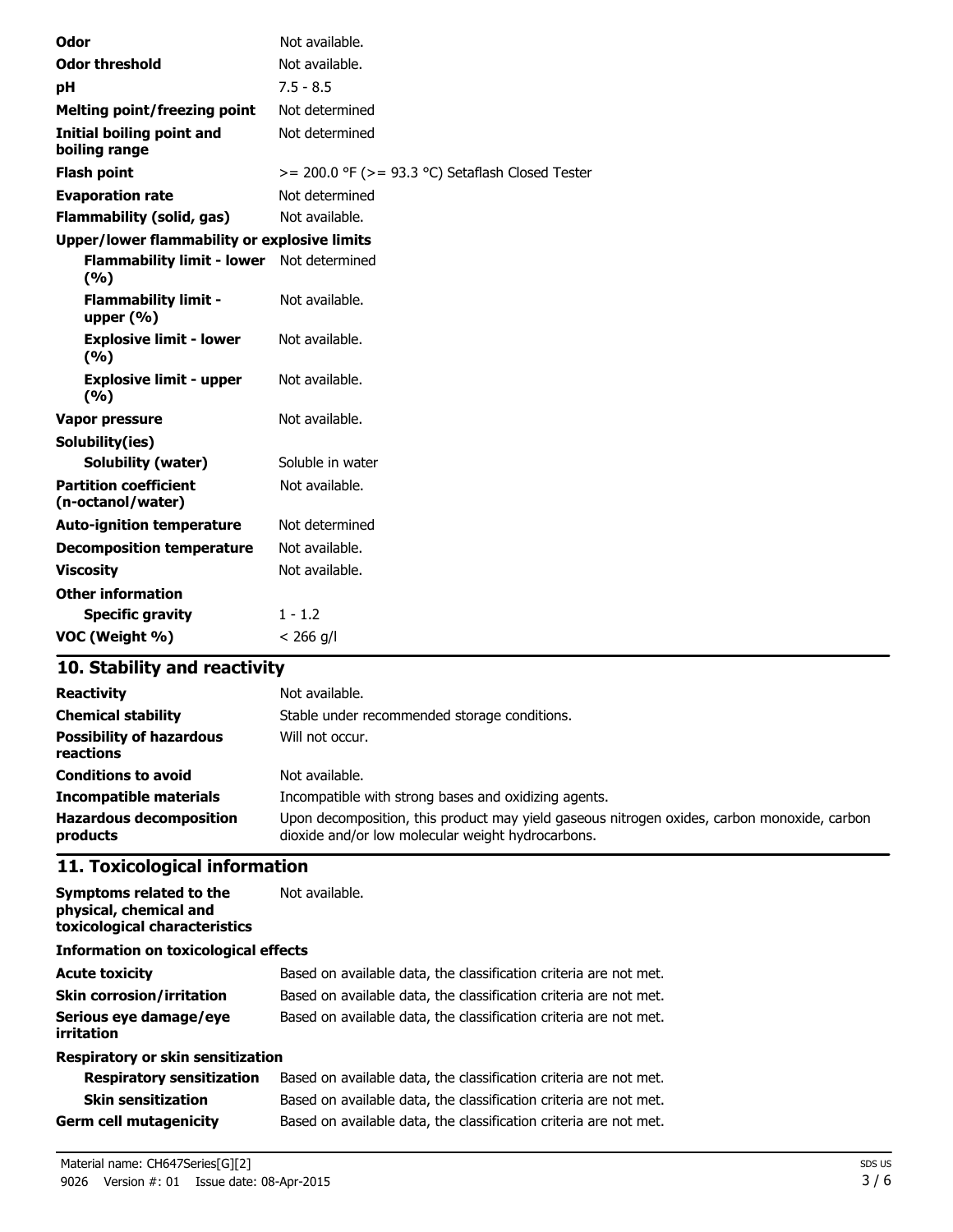| Carcinogenicity                                                                                                                                                                                                                                                                  |                | Based on available data, the classification criteria are not met.                                                                                               |                      |
|----------------------------------------------------------------------------------------------------------------------------------------------------------------------------------------------------------------------------------------------------------------------------------|----------------|-----------------------------------------------------------------------------------------------------------------------------------------------------------------|----------------------|
| <b>Reproductive toxicity</b>                                                                                                                                                                                                                                                     |                | Based on available data, the classification criteria are not met.                                                                                               |                      |
| <b>Specific target organ toxicity</b><br>- single exposure                                                                                                                                                                                                                       |                | Based on available data, the classification criteria are not met.                                                                                               |                      |
| <b>Specific target organ toxicity</b><br>- repeated exposure                                                                                                                                                                                                                     |                | Based on available data, the classification criteria are not met.                                                                                               |                      |
| <b>Aspiration hazard</b>                                                                                                                                                                                                                                                         |                | Based on available data, the classification criteria are not met.                                                                                               |                      |
| <b>Further information</b>                                                                                                                                                                                                                                                       |                | Complete toxicity data are not available for this specific formulation<br>Refer to Section 2 for potential health effects and Section 4 for first aid measures. |                      |
| <b>Components</b>                                                                                                                                                                                                                                                                | <b>Species</b> |                                                                                                                                                                 | <b>Test Results</b>  |
| 2-pyrrolidone (CAS 616-45-5)                                                                                                                                                                                                                                                     |                |                                                                                                                                                                 |                      |
| Acute                                                                                                                                                                                                                                                                            |                |                                                                                                                                                                 |                      |
| <b>Oral</b>                                                                                                                                                                                                                                                                      |                |                                                                                                                                                                 |                      |
| LD50                                                                                                                                                                                                                                                                             | Guinea pig     |                                                                                                                                                                 | 6500 mg/kg           |
|                                                                                                                                                                                                                                                                                  | Rat            |                                                                                                                                                                 | 6500 mg/kg           |
| 12. Ecological information                                                                                                                                                                                                                                                       |                |                                                                                                                                                                 |                      |
| <b>Ecotoxicity</b>                                                                                                                                                                                                                                                               |                |                                                                                                                                                                 |                      |
| <b>Product</b>                                                                                                                                                                                                                                                                   |                | <b>Species</b>                                                                                                                                                  | <b>Test Results</b>  |
| CH647Series[G][2] (CAS Mixture)                                                                                                                                                                                                                                                  |                |                                                                                                                                                                 |                      |
| Aquatic                                                                                                                                                                                                                                                                          |                |                                                                                                                                                                 |                      |
| Acute                                                                                                                                                                                                                                                                            |                |                                                                                                                                                                 |                      |
| Fish                                                                                                                                                                                                                                                                             | <b>LC50</b>    | Fathead minnow (Pimephales promelas) > 750 mg/l, 96 hours                                                                                                       |                      |
| <b>Components</b>                                                                                                                                                                                                                                                                |                | <b>Species</b>                                                                                                                                                  | <b>Test Results</b>  |
| 2-pyrrolidone (CAS 616-45-5)                                                                                                                                                                                                                                                     |                |                                                                                                                                                                 |                      |
| Aquatic                                                                                                                                                                                                                                                                          |                |                                                                                                                                                                 |                      |
| Crustacea                                                                                                                                                                                                                                                                        | <b>EC50</b>    | Water flea (Daphnia pulex)                                                                                                                                      | 13.21 mg/l, 48 hours |
| <b>Persistence and degradability</b>                                                                                                                                                                                                                                             | Not available. |                                                                                                                                                                 |                      |
| <b>Bioaccumulative potential</b>                                                                                                                                                                                                                                                 | Not available. |                                                                                                                                                                 |                      |
| Partition coefficient n-octanol / water (log Kow)<br>2-pyrrolidone                                                                                                                                                                                                               |                | $-0.85$                                                                                                                                                         |                      |
| <b>Mobility in soil</b>                                                                                                                                                                                                                                                          | Not available. |                                                                                                                                                                 |                      |
| <b>Other adverse effects</b>                                                                                                                                                                                                                                                     | Not available. |                                                                                                                                                                 |                      |
| 13. Disposal considerations                                                                                                                                                                                                                                                      |                |                                                                                                                                                                 |                      |
| <b>Disposal instructions</b>                                                                                                                                                                                                                                                     | Regulations.   | Do not allow this material to drain into sewers/water supplies.<br>Dispose of waste material according to Local, State, Federal, and Provincial Environmental   |                      |
| HP's Planet Partners (trademark) supplies recycling program enables simple, convenient recycling of<br>HP original inkjet and LaserJet supplies. For more information and to determine if this service is<br>available in your location, please visit http://www.hp.com/recycle. |                |                                                                                                                                                                 |                      |
| 14. Transport information                                                                                                                                                                                                                                                        |                |                                                                                                                                                                 |                      |
| <b>DOT</b>                                                                                                                                                                                                                                                                       |                |                                                                                                                                                                 |                      |
| Not regulated as dangerous goods.                                                                                                                                                                                                                                                |                |                                                                                                                                                                 |                      |
| <b>IATA</b>                                                                                                                                                                                                                                                                      |                |                                                                                                                                                                 |                      |
| Not regulated as dangerous goods.                                                                                                                                                                                                                                                |                |                                                                                                                                                                 |                      |
| <b>IMDG</b>                                                                                                                                                                                                                                                                      |                |                                                                                                                                                                 |                      |
| Not regulated as dangerous goods.                                                                                                                                                                                                                                                |                |                                                                                                                                                                 |                      |
| <b>ADR</b>                                                                                                                                                                                                                                                                       |                |                                                                                                                                                                 |                      |
| Not requisited as dangerous goods                                                                                                                                                                                                                                                |                |                                                                                                                                                                 |                      |

Not regulated as dangerous goods.

**Further information** Not a dangerous good under DOT, IATA, ADR, IMDG, or RID.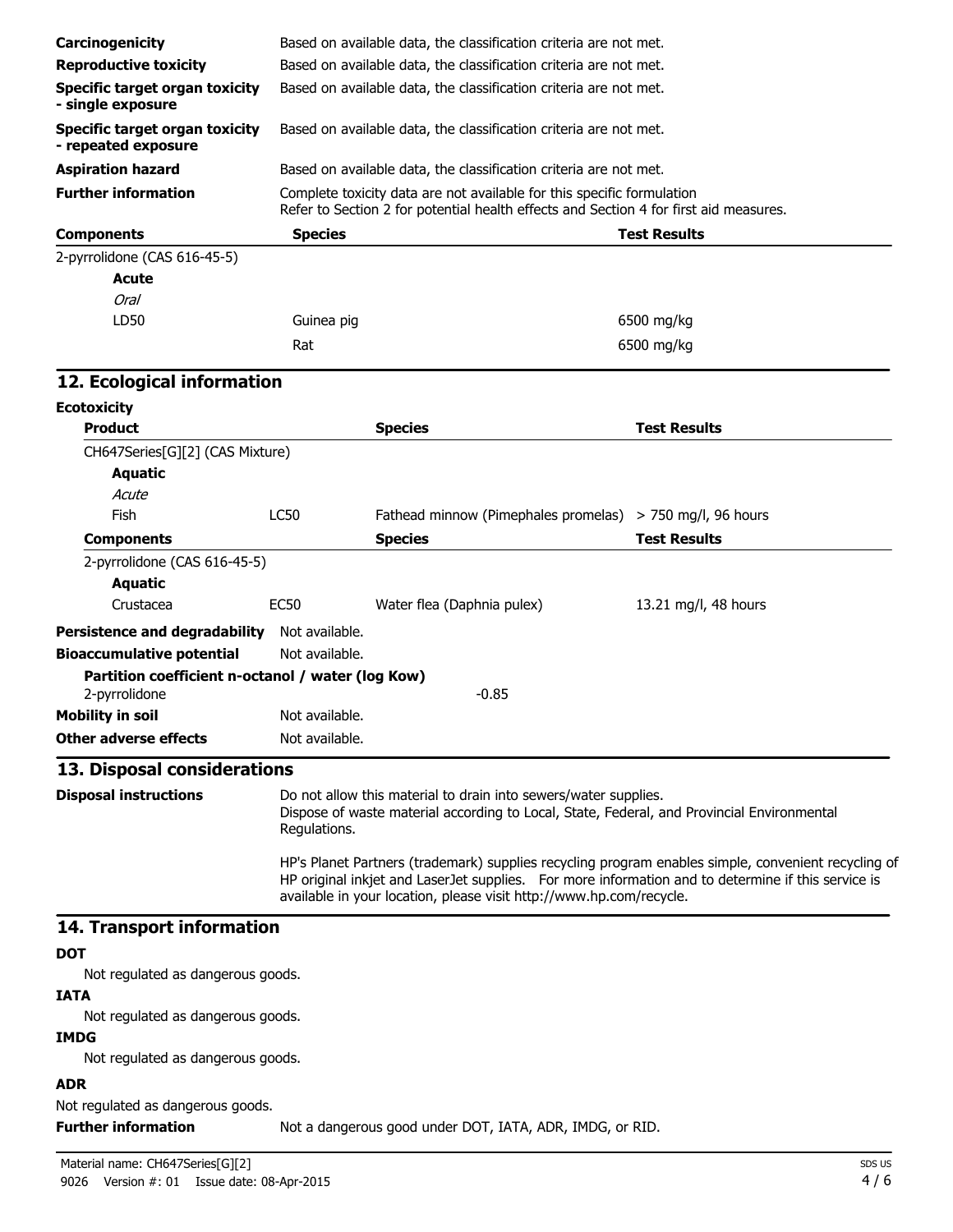## **15. Regulatory information**

| <b>US federal regulations</b><br>US TSCA 12(b): Does not contain listed chemicals. |                                                                                                                                                                                                                                                                                                                                                                                                                                                                                                                                                                |  |  |
|------------------------------------------------------------------------------------|----------------------------------------------------------------------------------------------------------------------------------------------------------------------------------------------------------------------------------------------------------------------------------------------------------------------------------------------------------------------------------------------------------------------------------------------------------------------------------------------------------------------------------------------------------------|--|--|
| TSCA Section 12(b) Export Notification (40 CFR 707, Subpt. D)                      |                                                                                                                                                                                                                                                                                                                                                                                                                                                                                                                                                                |  |  |
| Not regulated.<br><b>CERCLA Hazardous Substance List (40 CFR 302.4)</b>            |                                                                                                                                                                                                                                                                                                                                                                                                                                                                                                                                                                |  |  |
| Not listed.                                                                        |                                                                                                                                                                                                                                                                                                                                                                                                                                                                                                                                                                |  |  |
| <b>SARA 304 Emergency release notification</b>                                     |                                                                                                                                                                                                                                                                                                                                                                                                                                                                                                                                                                |  |  |
| Not regulated.                                                                     |                                                                                                                                                                                                                                                                                                                                                                                                                                                                                                                                                                |  |  |
|                                                                                    | OSHA Specifically Regulated Substances (29 CFR 1910.1001-1050)                                                                                                                                                                                                                                                                                                                                                                                                                                                                                                 |  |  |
| Not listed.                                                                        |                                                                                                                                                                                                                                                                                                                                                                                                                                                                                                                                                                |  |  |
|                                                                                    | <b>Superfund Amendments and Reauthorization Act of 1986 (SARA)</b>                                                                                                                                                                                                                                                                                                                                                                                                                                                                                             |  |  |
| <b>Hazard categories</b>                                                           | Immediate Hazard - No                                                                                                                                                                                                                                                                                                                                                                                                                                                                                                                                          |  |  |
|                                                                                    | Delayed Hazard - No<br>Fire Hazard - No                                                                                                                                                                                                                                                                                                                                                                                                                                                                                                                        |  |  |
|                                                                                    | Pressure Hazard - No                                                                                                                                                                                                                                                                                                                                                                                                                                                                                                                                           |  |  |
|                                                                                    | Reactivity Hazard - No                                                                                                                                                                                                                                                                                                                                                                                                                                                                                                                                         |  |  |
| <b>SARA 302 Extremely hazardous substance</b>                                      |                                                                                                                                                                                                                                                                                                                                                                                                                                                                                                                                                                |  |  |
| Not listed.                                                                        |                                                                                                                                                                                                                                                                                                                                                                                                                                                                                                                                                                |  |  |
| <b>SARA 311/312</b>                                                                | No                                                                                                                                                                                                                                                                                                                                                                                                                                                                                                                                                             |  |  |
| <b>Hazardous chemical</b>                                                          |                                                                                                                                                                                                                                                                                                                                                                                                                                                                                                                                                                |  |  |
| <b>Other federal regulations</b>                                                   |                                                                                                                                                                                                                                                                                                                                                                                                                                                                                                                                                                |  |  |
| <b>Safe Drinking Water Act</b><br>(SDWA)                                           | Not regulated.                                                                                                                                                                                                                                                                                                                                                                                                                                                                                                                                                 |  |  |
| <b>US state regulations</b>                                                        |                                                                                                                                                                                                                                                                                                                                                                                                                                                                                                                                                                |  |  |
| <b>US. Massachusetts RTK - Substance List</b>                                      |                                                                                                                                                                                                                                                                                                                                                                                                                                                                                                                                                                |  |  |
| 2-pyrrolidone (CAS 616-45-5)                                                       | US. New Jersey Worker and Community Right-to-Know Act                                                                                                                                                                                                                                                                                                                                                                                                                                                                                                          |  |  |
| Not listed.                                                                        |                                                                                                                                                                                                                                                                                                                                                                                                                                                                                                                                                                |  |  |
|                                                                                    | US. Pennsylvania Worker and Community Right-to-Know Law                                                                                                                                                                                                                                                                                                                                                                                                                                                                                                        |  |  |
| 2-pyrrolidone (CAS 616-45-5)                                                       |                                                                                                                                                                                                                                                                                                                                                                                                                                                                                                                                                                |  |  |
| <b>US. Rhode Island RTK</b>                                                        |                                                                                                                                                                                                                                                                                                                                                                                                                                                                                                                                                                |  |  |
| Not regulated.                                                                     |                                                                                                                                                                                                                                                                                                                                                                                                                                                                                                                                                                |  |  |
| <b>US. California Proposition 65</b><br>Not Listed.                                |                                                                                                                                                                                                                                                                                                                                                                                                                                                                                                                                                                |  |  |
| <b>Other information</b>                                                           | VOC content (less water, less exempt compounds) = $<$ 1419 g/L (U.S. requirement, not for<br>emissions)                                                                                                                                                                                                                                                                                                                                                                                                                                                        |  |  |
|                                                                                    | VOC data based on formulation (Organic compounds minus solids)                                                                                                                                                                                                                                                                                                                                                                                                                                                                                                 |  |  |
| <b>Regulatory information</b>                                                      | All chemical substances in this HP product have been notified or are exempt from notification under<br>chemical substances notification laws in the following countries: US (TSCA), EU (EINECS/ELINCS),<br>Switzerland, Canada (DSL/NDSL), Australia, Japan, Philippines, South Korea, New Zealand, and<br>China.                                                                                                                                                                                                                                              |  |  |
|                                                                                    | 16. Other information, including date of preparation or last revision                                                                                                                                                                                                                                                                                                                                                                                                                                                                                          |  |  |
| <b>Issue date</b>                                                                  | 08-Apr-2015                                                                                                                                                                                                                                                                                                                                                                                                                                                                                                                                                    |  |  |
| <b>Version #</b>                                                                   | 01                                                                                                                                                                                                                                                                                                                                                                                                                                                                                                                                                             |  |  |
|                                                                                    |                                                                                                                                                                                                                                                                                                                                                                                                                                                                                                                                                                |  |  |
| <b>Disclaimer</b>                                                                  | This Safety Data Sheet document is provided without charge to customers of Hewlett-Packard<br>Company. Data is the most current known to Hewlett-Packard Company at the time of preparation<br>of this document and is believed to be accurate. It should not be construed as guaranteeing<br>specific properties of the products as described or suitability for a particular application. This<br>document was prepared to the requirements of the jurisdiction specified in Section 1 above and<br>may not meet regulatory requirements in other countries. |  |  |
| <b>Manufacturer information</b>                                                    | Hewlett-Packard Company                                                                                                                                                                                                                                                                                                                                                                                                                                                                                                                                        |  |  |
|                                                                                    | 3000 Hanover Street                                                                                                                                                                                                                                                                                                                                                                                                                                                                                                                                            |  |  |
|                                                                                    | Palo Alto, California 94304-1112 US<br>Direct 1-650-857-5020                                                                                                                                                                                                                                                                                                                                                                                                                                                                                                   |  |  |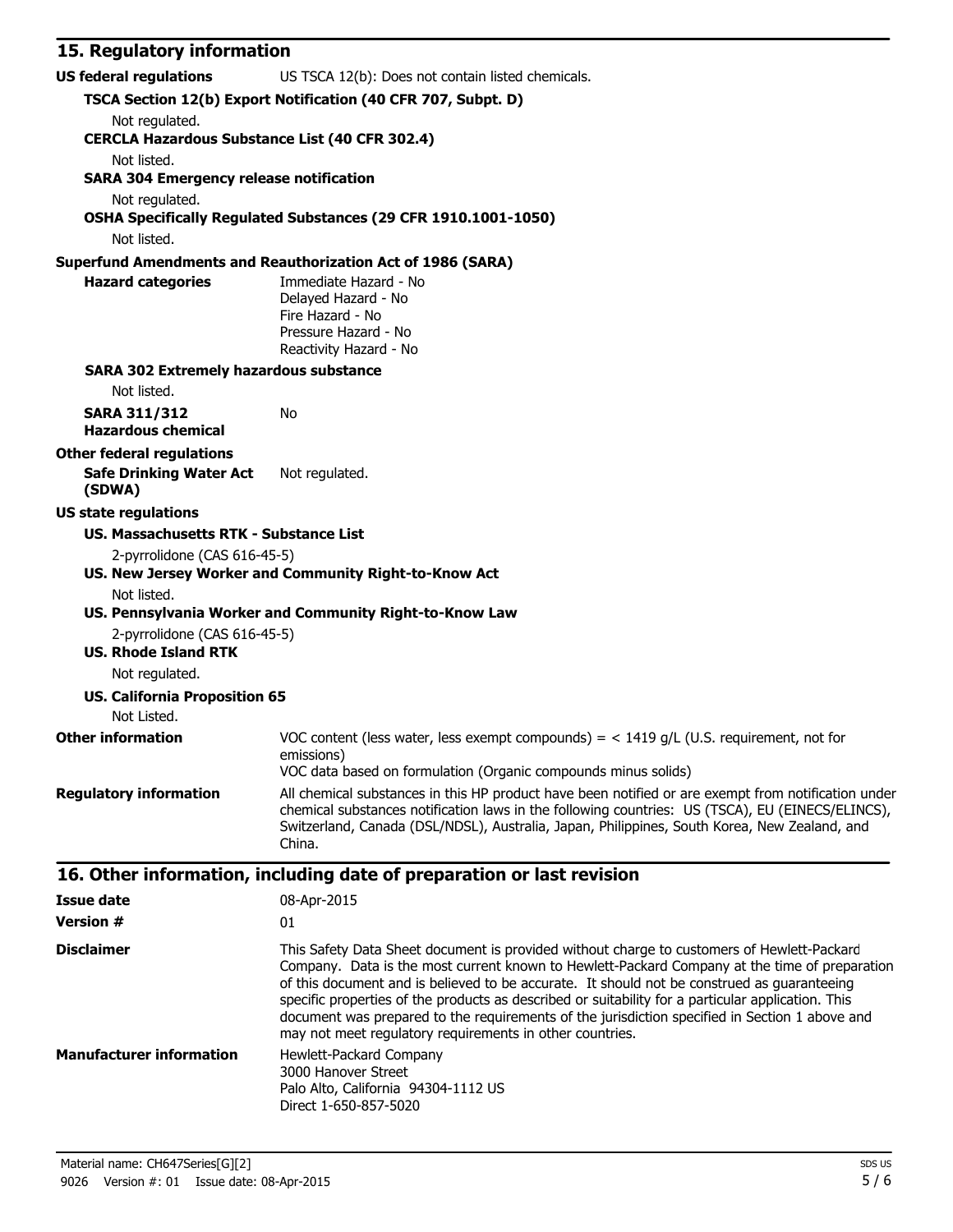#### **Explanation of abbreviations**

| <b>ACGIH</b>  | American Conference of Governmental Industrial Hygienists           |
|---------------|---------------------------------------------------------------------|
| <b>CAS</b>    | <b>Chemical Abstracts Service</b>                                   |
| <b>CERCLA</b> | Comprehensive Environmental Response Compensation and Liability Act |
| <b>CFR</b>    | Code of Federal Regulations                                         |
| <b>COC</b>    | Cleveland Open Cup                                                  |
| <b>DOT</b>    | Department of Transportation                                        |
| <b>EPCRA</b>  | Emergency Planning and Community Right-to-Know Act (aka SARA)       |
| <b>IARC</b>   | International Agency for Research on Cancer                         |
| <b>NIOSH</b>  | National Institute for Occupational Safety and Health               |
| <b>NTP</b>    | National Toxicology Program                                         |
| <b>OSHA</b>   | Occupational Safety and Health Administration                       |
| <b>PEL</b>    | Permissible Exposure Limit                                          |
| <b>RCRA</b>   | Resource Conservation and Recovery Act                              |
| <b>REC</b>    | Recommended                                                         |
| <b>REL</b>    | Recommended Exposure Limit                                          |
| <b>SARA</b>   | Superfund Amendments and Reauthorization Act of 1986                |
| <b>STEL</b>   | Short-Term Exposure Limit                                           |
| <b>TCLP</b>   | Toxicity Characteristics Leaching Procedure                         |
| <b>TLV</b>    | Threshold Limit Value                                               |
| <b>TSCA</b>   | <b>Toxic Substances Control Act</b>                                 |
| <b>VOC</b>    | Volatile Organic Compounds                                          |
|               |                                                                     |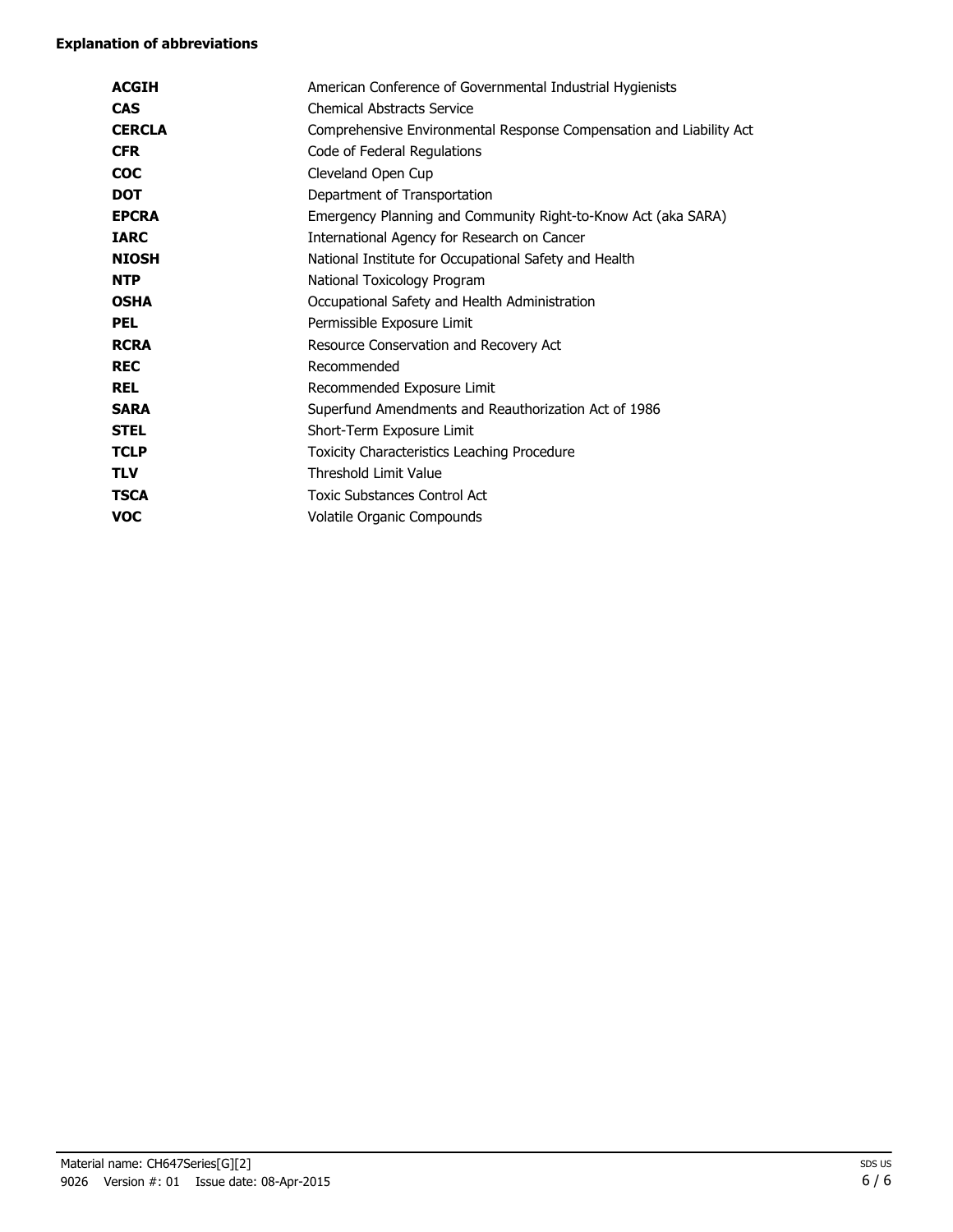

# **SAFETY DATA SHEET**

# **1. Identification**

| Product identifier              | CH647Series[DG][2]                                                                                                                                                                                                                                      |
|---------------------------------|---------------------------------------------------------------------------------------------------------------------------------------------------------------------------------------------------------------------------------------------------------|
| Other means of identification   | Not available.                                                                                                                                                                                                                                          |
| Recommended use                 | Inkjet printing                                                                                                                                                                                                                                         |
| <b>Recommended restrictions</b> | None known.                                                                                                                                                                                                                                             |
| <b>Company identification</b>   | Hewlett-Packard Company<br>3000 Hanover Street<br>Palo Alto, CA 94304-1185<br><b>United States</b><br>Telephone 650-857-5020                                                                                                                            |
|                                 | Hewlett-Packard health effects line<br>(Toll-free within the US) 1-800-457-4209<br>(Direct) 1-760-710-0048<br><b>HP Customer Care Line</b><br>(Toll-free within the US) 1-800-474-6836<br>(Direct) 1-208-323-2551<br>Email: hpcustomer.inguiries@hp.com |

# **2. Hazard(s) identification**

| <b>Physical hazards</b>                      | Not classified.                                                                                                                                                                                                                                                                              |
|----------------------------------------------|----------------------------------------------------------------------------------------------------------------------------------------------------------------------------------------------------------------------------------------------------------------------------------------------|
| <b>Health hazards</b>                        | Not classified.                                                                                                                                                                                                                                                                              |
| <b>Environmental hazards</b>                 | Not classified.                                                                                                                                                                                                                                                                              |
| <b>OSHA defined hazards</b>                  | Not classified.                                                                                                                                                                                                                                                                              |
| Label elements                               |                                                                                                                                                                                                                                                                                              |
| <b>Hazard symbol</b>                         | None.                                                                                                                                                                                                                                                                                        |
| Signal word                                  | None.                                                                                                                                                                                                                                                                                        |
| <b>Hazard statement</b>                      | Not available.                                                                                                                                                                                                                                                                               |
| <b>Precautionary statement</b>               |                                                                                                                                                                                                                                                                                              |
| <b>Prevention</b>                            | Not available.                                                                                                                                                                                                                                                                               |
| <b>Response</b>                              | Not available.                                                                                                                                                                                                                                                                               |
| <b>Storage</b>                               | Not available.                                                                                                                                                                                                                                                                               |
| <b>Disposal</b>                              | Not available.                                                                                                                                                                                                                                                                               |
| Hazard(s) not otherwise<br>classified (HNOC) | Potential routes of overexposure to this product are skin and eye contact Inhalation of vapor and<br>ingestion are not expected to be significant routes of exposure for this product under normal use<br>conditions. Complete toxicity data are not available for this specific formulation |
| $\sim$ $\sim$ $\sim$ $\sim$ $\sim$ $\sim$    |                                                                                                                                                                                                                                                                                              |

**Supplemental information** None.

# **3. Composition/information on ingredients**

**Mixtures**

| <b>Chemical name</b>                       | <b>Common name and synonyms</b> | <b>CAS number</b> | $\frac{0}{0}$ |
|--------------------------------------------|---------------------------------|-------------------|---------------|
| Water                                      |                                 | 7732-18-5         | 70-85         |
| 1-(2-hydroxyethyl)-2-pyrrolidone           |                                 | 3445-11-2         | $<$ 10        |
| 2-pyrrolidone                              |                                 | 616-45-5          | < 5           |
| Azonaphthalenesulfonate salt #1            |                                 | Proprietary       | < 2.5         |
| Substituted napthalenesulfonate salt<br>#9 |                                 | Proprietary       | < 2.5         |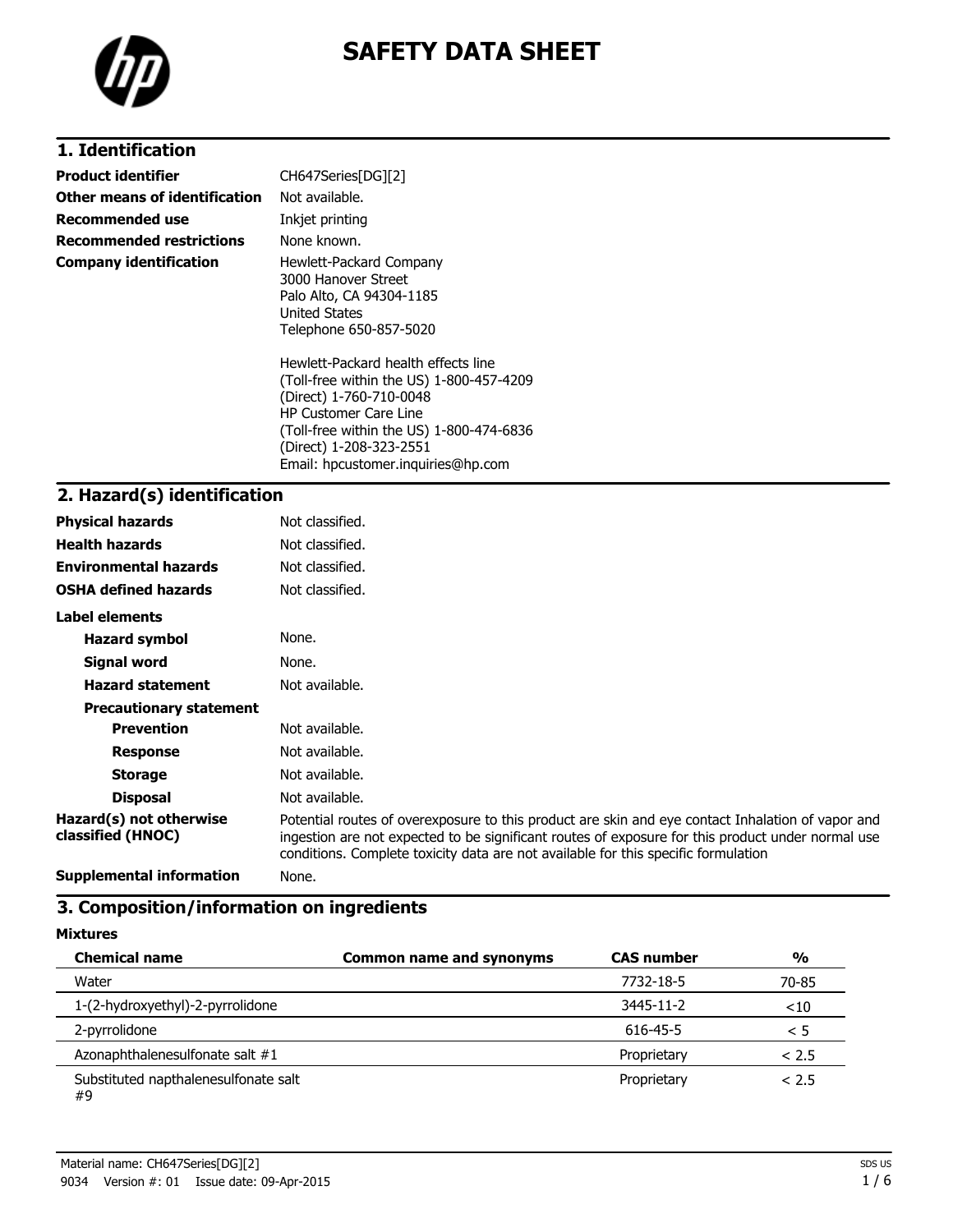| <b>Composition comments</b> | This ink supply contains an agueous ink formulation.<br>This product has been evaluated using criteria specified in 29 CFR 1910.1200 (Hazard<br>Communication Standard). |  |
|-----------------------------|--------------------------------------------------------------------------------------------------------------------------------------------------------------------------|--|
| 4. First-aid measures       |                                                                                                                                                                          |  |

| <b>Inhalation</b>                                               | Remove to fresh air. If symptoms persist, get medical attention.                                                                                                                                   |
|-----------------------------------------------------------------|----------------------------------------------------------------------------------------------------------------------------------------------------------------------------------------------------|
| <b>Skin contact</b>                                             | Wash affected areas thoroughly with mild soap and water. If irritation persists get medical<br>attention.                                                                                          |
| Eye contact                                                     | Do not rub eyes. Immediately flush with large amounts of clean, warm water (low pressure) for at<br>least 15 minutes or until particles are removed. If irritation persists get medical attention. |
| <b>Ingestion</b>                                                | If ingestion of a large amount does occur, seek medical attention.                                                                                                                                 |
| <b>Most important</b><br>symptoms/effects, acute and<br>delayed | Not available.                                                                                                                                                                                     |

#### **5. Fire-fighting measures**

**emergency procedures**

**Methods and materials for containment and cleaning up**

**7. Handling and storage**

**Conditions for safe storage,**

**including any incompatibilities**

| Suitable extinguishing media                                        | CO <sub>2</sub> , water, dry chemical, or foam  |
|---------------------------------------------------------------------|-------------------------------------------------|
| Unsuitable extinguishing<br>media                                   | None known.                                     |
| Specific hazards arising from<br>the chemical                       | Not applicable.                                 |
| Special protective equipment<br>and precautions for<br>firefighters | Not available.                                  |
| <b>Specific methods</b>                                             | None established.                               |
| 6. Accidental release measures                                      |                                                 |
| <b>Personal precautions,</b><br>protective equipment and            | Wear appropriate personal protective equipment. |

or diatomaceous earth, commercial sorbents, or recover using pumps.

Keep out of the reach of children. Keep away from excessive heat or cold.

**Environmental precautions** Do not let product enter drains. Do not flush into surface water or sanitary sewer system.

Dike the spilled material, where this is possible. Absorb with inert absorbent such as dry clay, sand

# **8. Exposure controls/personal protection**

**Precautions for safe handling** Avoid contact with skin, eyes and clothing.

| <b>Occupational exposure limits</b>        | No exposure limits noted for ingredient(s).                            |  |
|--------------------------------------------|------------------------------------------------------------------------|--|
| <b>Biological limit values</b>             | No biological exposure limits noted for the ingredient(s).             |  |
| <b>Exposure quidelines</b>                 | Exposure limits have not been established for this product.            |  |
| <b>Appropriate engineering</b><br>controls | Use in a well ventilated area.                                         |  |
|                                            | Individual protection measures, such as personal protective equipment  |  |
| Eye/face protection                        | Not available.                                                         |  |
| <b>Skin protection</b>                     |                                                                        |  |
| <b>Hand protection</b>                     | Not available.                                                         |  |
| <b>Other</b>                               | Not available.                                                         |  |
| <b>Respiratory protection</b>              | Not available.                                                         |  |
| <b>Thermal hazards</b>                     | Not available.                                                         |  |
| <b>General hygiene</b><br>considerations   | Handle in accordance with good industrial hygiene and safety practice. |  |

### **9. Physical and chemical properties**

#### **Appearance**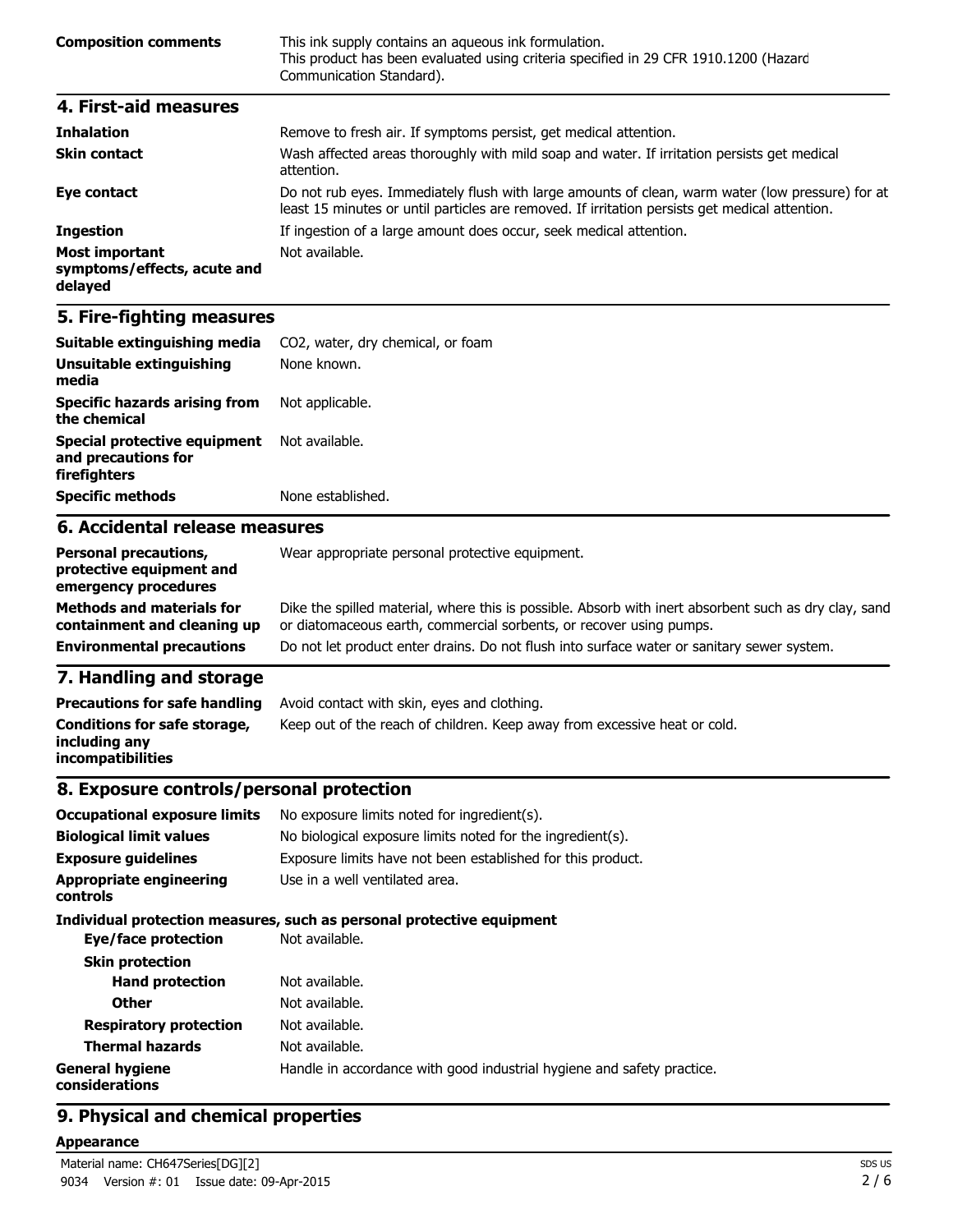| <b>Physical state</b>                               | Not available.                                            |
|-----------------------------------------------------|-----------------------------------------------------------|
| Color                                               | Black.                                                    |
| Odor                                                | Not available.                                            |
| <b>Odor threshold</b>                               | Not available.                                            |
| рH                                                  | $7.5 - 8.5$                                               |
| <b>Melting point/freezing point</b>                 | Not available.                                            |
| <b>Initial boiling point and</b><br>boiling range   | Not determined                                            |
| <b>Flash point</b>                                  | > 200.0 °F (> 93.3 °C) Setaflash Closed Cup               |
| <b>Evaporation rate</b>                             | Not determined                                            |
| <b>Flammability (solid, gas)</b>                    | Not available.                                            |
| <b>Upper/lower flammability or explosive limits</b> |                                                           |
| Flammability limit - lower Not determined<br>(%)    |                                                           |
| <b>Flammability limit -</b><br>upper $(% )$         | Not available.                                            |
| <b>Explosive limit - lower</b><br>(%)               | Not available.                                            |
| <b>Explosive limit - upper</b><br>(%)               | Not available.                                            |
| Vapor pressure                                      | Not determined                                            |
| Solubility(ies)                                     |                                                           |
| <b>Solubility (water)</b>                           | Soluble in water                                          |
| <b>Partition coefficient</b><br>(n-octanol/water)   | Not available.                                            |
| <b>Auto-ignition temperature</b>                    | Not determined                                            |
| <b>Decomposition temperature</b>                    | Not available.                                            |
| <b>Viscosity</b>                                    | Not available.                                            |
| <b>Other information</b>                            | For other VOC regulatory data/information see Section 15. |
| VOC (Weight %)                                      | $< 243$ g/L                                               |

# **10. Stability and reactivity**

| <b>Reactivity</b>                            | Not available.                                                                                                                                   |
|----------------------------------------------|--------------------------------------------------------------------------------------------------------------------------------------------------|
| <b>Chemical stability</b>                    | Stable under recommended storage conditions.                                                                                                     |
| <b>Possibility of hazardous</b><br>reactions | Will not occur.                                                                                                                                  |
| <b>Conditions to avoid</b>                   | Not available.                                                                                                                                   |
| <b>Incompatible materials</b>                | Incompatible with strong bases and oxidizing agents.                                                                                             |
| <b>Hazardous decomposition</b><br>products   | Upon decomposition, this product may yield gaseous nitrogen oxides, carbon monoxide, carbon<br>dioxide and/or low molecular weight hydrocarbons. |

# **11. Toxicological information**

| Symptoms related to the<br>physical, chemical and<br>toxicological characteristics | Not available.                                                    |  |
|------------------------------------------------------------------------------------|-------------------------------------------------------------------|--|
| <b>Information on toxicological effects</b>                                        |                                                                   |  |
| <b>Acute toxicity</b>                                                              | Based on available data, the classification criteria are not met. |  |
| <b>Skin corrosion/irritation</b>                                                   | Based on available data, the classification criteria are not met. |  |
| Serious eye damage/eye<br>irritation                                               | Based on available data, the classification criteria are not met. |  |
| <b>Respiratory or skin sensitization</b>                                           |                                                                   |  |

#### **Respiratory or skin sensitization**

| <b>Respiratory sensitization</b> | Based on available data, the classification criteria are not met. |
|----------------------------------|-------------------------------------------------------------------|
| <b>Skin sensitization</b>        | Based on available data, the classification criteria are not met. |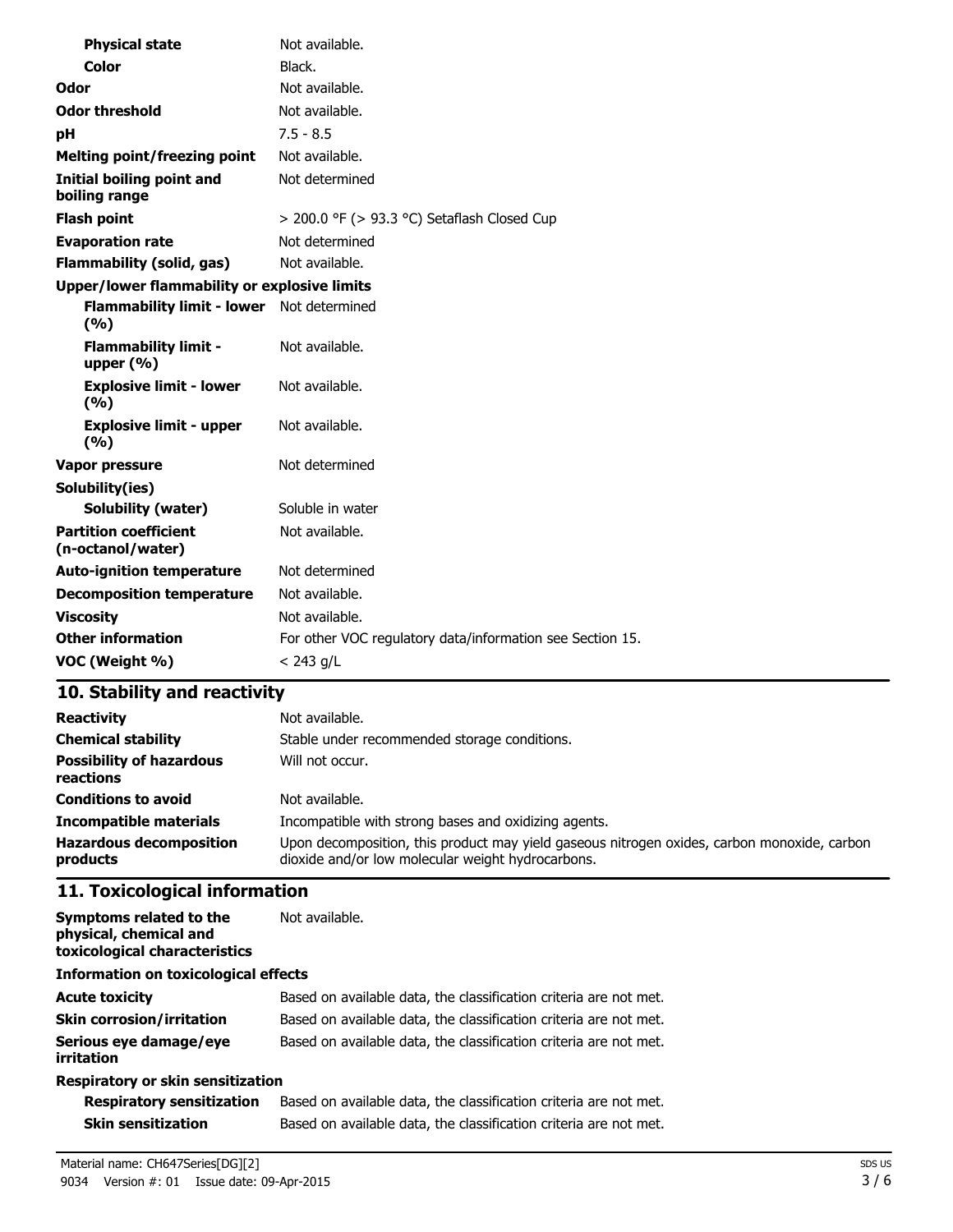| Based on available data, the classification criteria are not met.<br>Based on available data, the classification criteria are not met.<br>Based on available data, the classification criteria are not met.<br>Based on available data, the classification criteria are not met.<br>Based on available data, the classification criteria are not met. |                                                                                                                                                                                                                                                                                  |  |  |
|-------------------------------------------------------------------------------------------------------------------------------------------------------------------------------------------------------------------------------------------------------------------------------------------------------------------------------------------------------|----------------------------------------------------------------------------------------------------------------------------------------------------------------------------------------------------------------------------------------------------------------------------------|--|--|
|                                                                                                                                                                                                                                                                                                                                                       |                                                                                                                                                                                                                                                                                  |  |  |
|                                                                                                                                                                                                                                                                                                                                                       |                                                                                                                                                                                                                                                                                  |  |  |
|                                                                                                                                                                                                                                                                                                                                                       |                                                                                                                                                                                                                                                                                  |  |  |
|                                                                                                                                                                                                                                                                                                                                                       |                                                                                                                                                                                                                                                                                  |  |  |
|                                                                                                                                                                                                                                                                                                                                                       |                                                                                                                                                                                                                                                                                  |  |  |
|                                                                                                                                                                                                                                                                                                                                                       | Complete toxicity data are not available for this specific formulation<br>Refer to Section 2 for potential health effects and Section 4 for first aid measures.                                                                                                                  |  |  |
|                                                                                                                                                                                                                                                                                                                                                       | <b>Test Results</b>                                                                                                                                                                                                                                                              |  |  |
|                                                                                                                                                                                                                                                                                                                                                       |                                                                                                                                                                                                                                                                                  |  |  |
|                                                                                                                                                                                                                                                                                                                                                       |                                                                                                                                                                                                                                                                                  |  |  |
|                                                                                                                                                                                                                                                                                                                                                       |                                                                                                                                                                                                                                                                                  |  |  |
| Guinea pig                                                                                                                                                                                                                                                                                                                                            | 6500 mg/kg                                                                                                                                                                                                                                                                       |  |  |
|                                                                                                                                                                                                                                                                                                                                                       | 6500 mg/kg                                                                                                                                                                                                                                                                       |  |  |
|                                                                                                                                                                                                                                                                                                                                                       |                                                                                                                                                                                                                                                                                  |  |  |
|                                                                                                                                                                                                                                                                                                                                                       |                                                                                                                                                                                                                                                                                  |  |  |
| <b>Species</b>                                                                                                                                                                                                                                                                                                                                        | <b>Test Results</b>                                                                                                                                                                                                                                                              |  |  |
|                                                                                                                                                                                                                                                                                                                                                       |                                                                                                                                                                                                                                                                                  |  |  |
|                                                                                                                                                                                                                                                                                                                                                       |                                                                                                                                                                                                                                                                                  |  |  |
|                                                                                                                                                                                                                                                                                                                                                       |                                                                                                                                                                                                                                                                                  |  |  |
|                                                                                                                                                                                                                                                                                                                                                       | > 750 mg/l, 96 hours                                                                                                                                                                                                                                                             |  |  |
| <b>Species</b>                                                                                                                                                                                                                                                                                                                                        | <b>Test Results</b>                                                                                                                                                                                                                                                              |  |  |
|                                                                                                                                                                                                                                                                                                                                                       |                                                                                                                                                                                                                                                                                  |  |  |
|                                                                                                                                                                                                                                                                                                                                                       |                                                                                                                                                                                                                                                                                  |  |  |
| Water flea (Daphnia pulex)                                                                                                                                                                                                                                                                                                                            | 13.21 mg/l, 48 hours                                                                                                                                                                                                                                                             |  |  |
|                                                                                                                                                                                                                                                                                                                                                       |                                                                                                                                                                                                                                                                                  |  |  |
|                                                                                                                                                                                                                                                                                                                                                       |                                                                                                                                                                                                                                                                                  |  |  |
| $-0.85$                                                                                                                                                                                                                                                                                                                                               |                                                                                                                                                                                                                                                                                  |  |  |
|                                                                                                                                                                                                                                                                                                                                                       |                                                                                                                                                                                                                                                                                  |  |  |
|                                                                                                                                                                                                                                                                                                                                                       |                                                                                                                                                                                                                                                                                  |  |  |
|                                                                                                                                                                                                                                                                                                                                                       |                                                                                                                                                                                                                                                                                  |  |  |
| Do not allow this material to drain into sewers/water supplies.<br>Dispose of waste material according to Local, State, Federal, and Provincial Environmental<br>Regulations.                                                                                                                                                                         |                                                                                                                                                                                                                                                                                  |  |  |
|                                                                                                                                                                                                                                                                                                                                                       | HP's Planet Partners (trademark) supplies recycling program enables simple, convenient recycling of<br>HP original inkjet and LaserJet supplies. For more information and to determine if this service is<br>available in your location, please visit http://www.hp.com/recycle. |  |  |
|                                                                                                                                                                                                                                                                                                                                                       |                                                                                                                                                                                                                                                                                  |  |  |
|                                                                                                                                                                                                                                                                                                                                                       | Fathead minnow (Pimephales promelas)<br>Not available.<br>Not available.<br>Partition coefficient n-octanol / water (log Kow)<br>Not available.<br>Not available.                                                                                                                |  |  |

Not regulated as dangerous goods.

# **IATA**

Not regulated as dangerous goods.

### **IMDG**

Not regulated as dangerous goods.

#### **ADR**

Not regulated as dangerous goods.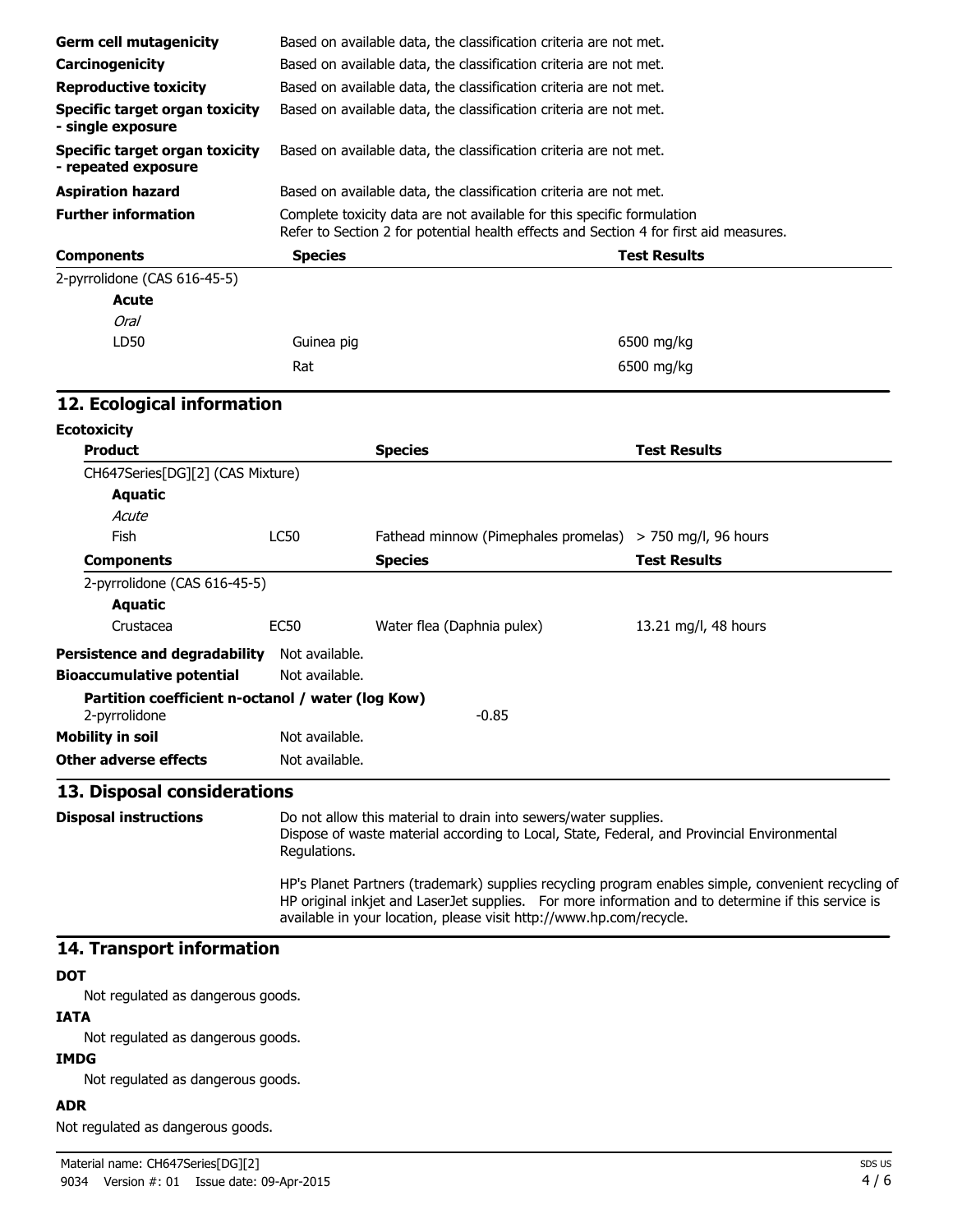| 15. Regulatory information                                  |                                                                                                                                                                                                                                                                                                                                                                                                                                                                                                              |
|-------------------------------------------------------------|--------------------------------------------------------------------------------------------------------------------------------------------------------------------------------------------------------------------------------------------------------------------------------------------------------------------------------------------------------------------------------------------------------------------------------------------------------------------------------------------------------------|
| <b>US federal regulations</b>                               | TSCA (Toxic Substances Control Act): All ingredients are on the TSCA Chemical Substances<br>Inventory. A substance in this product is the subject of a Significant New Use Rule (SNUR) at 40<br>CFR 721.10045. The Significant New Use(s) for this substance (P-02-737) is that it cannot be<br>manufactured domestically and that it cannot be processed or used in solid form.<br>TSCA 12(b) Components: Reporting not required. SNUR substance is present at less than 1<br>percent in the final product. |
|                                                             | TSCA Section 12(b) Export Notification (40 CFR 707, Subpt. D)                                                                                                                                                                                                                                                                                                                                                                                                                                                |
| Not regulated.                                              |                                                                                                                                                                                                                                                                                                                                                                                                                                                                                                              |
| <b>CERCLA Hazardous Substance List (40 CFR 302.4)</b>       |                                                                                                                                                                                                                                                                                                                                                                                                                                                                                                              |
| Not listed.                                                 |                                                                                                                                                                                                                                                                                                                                                                                                                                                                                                              |
| <b>SARA 304 Emergency release notification</b>              |                                                                                                                                                                                                                                                                                                                                                                                                                                                                                                              |
| Not regulated.                                              | OSHA Specifically Regulated Substances (29 CFR 1910.1001-1050)                                                                                                                                                                                                                                                                                                                                                                                                                                               |
| Not listed.                                                 |                                                                                                                                                                                                                                                                                                                                                                                                                                                                                                              |
|                                                             | <b>Superfund Amendments and Reauthorization Act of 1986 (SARA)</b>                                                                                                                                                                                                                                                                                                                                                                                                                                           |
| <b>Hazard categories</b>                                    | Immediate Hazard - No<br>Delayed Hazard - No<br>Fire Hazard - No<br>Pressure Hazard - No<br>Reactivity Hazard - No                                                                                                                                                                                                                                                                                                                                                                                           |
| <b>SARA 302 Extremely hazardous substance</b>               |                                                                                                                                                                                                                                                                                                                                                                                                                                                                                                              |
| Not listed.                                                 |                                                                                                                                                                                                                                                                                                                                                                                                                                                                                                              |
| <b>SARA 311/312</b><br><b>Hazardous chemical</b>            | No                                                                                                                                                                                                                                                                                                                                                                                                                                                                                                           |
| <b>Other federal regulations</b>                            |                                                                                                                                                                                                                                                                                                                                                                                                                                                                                                              |
| <b>Safe Drinking Water Act</b><br>(SDWA)                    | Not regulated.                                                                                                                                                                                                                                                                                                                                                                                                                                                                                               |
| <b>US state regulations</b>                                 |                                                                                                                                                                                                                                                                                                                                                                                                                                                                                                              |
| <b>US. Massachusetts RTK - Substance List</b>               |                                                                                                                                                                                                                                                                                                                                                                                                                                                                                                              |
| 2-pyrrolidone (CAS 616-45-5)                                |                                                                                                                                                                                                                                                                                                                                                                                                                                                                                                              |
|                                                             | US. New Jersey Worker and Community Right-to-Know Act                                                                                                                                                                                                                                                                                                                                                                                                                                                        |
| Not listed.                                                 |                                                                                                                                                                                                                                                                                                                                                                                                                                                                                                              |
|                                                             | US. Pennsylvania Worker and Community Right-to-Know Law                                                                                                                                                                                                                                                                                                                                                                                                                                                      |
| 2-pyrrolidone (CAS 616-45-5)<br><b>US. Rhode Island RTK</b> |                                                                                                                                                                                                                                                                                                                                                                                                                                                                                                              |
| Not regulated.                                              |                                                                                                                                                                                                                                                                                                                                                                                                                                                                                                              |
| <b>US. California Proposition 65</b>                        |                                                                                                                                                                                                                                                                                                                                                                                                                                                                                                              |
| Not Listed.                                                 |                                                                                                                                                                                                                                                                                                                                                                                                                                                                                                              |
| <b>Other information</b>                                    | VOC content (less water, less exempt compounds) = $<$ 982 g/L (U.S. requirement, not for<br>emissions)                                                                                                                                                                                                                                                                                                                                                                                                       |
|                                                             | VOC data based on formulation (Organic compounds minus solids)                                                                                                                                                                                                                                                                                                                                                                                                                                               |
| <b>Regulatory information</b>                               | All chemical substances in this HP product have been notified or are exempt from notification under<br>chemical substances notification laws in the following countries: US (TSCA), EU (EINECS/ELINCS),<br>Switzerland, Canada (DSL/NDSL), Australia, Japan, Philippines, South Korea, New Zealand, and<br>China.                                                                                                                                                                                            |

| Issue date | 09-Apr-2015 |
|------------|-------------|
| Version #  | 01          |